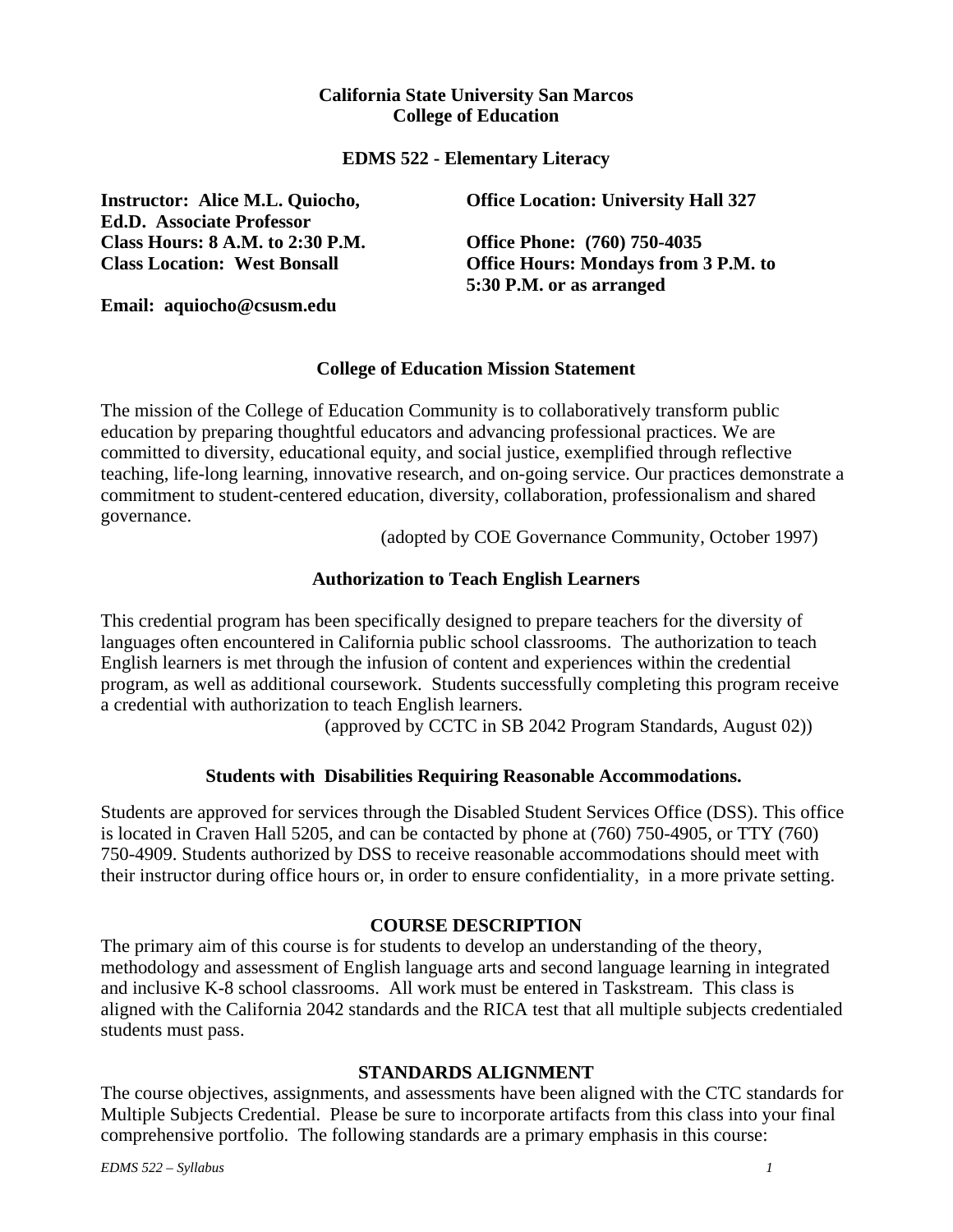Standard 3-Relationship between theory and practice Standard 4-Pedagogical thought and reflective practice Standard 5-Equity, Diversity, & Access tot he Core Curriculum Standard 7-Equity, Preparation to Teach Reading Language Arts

### **TEACHER PERFORMANCE EXPECTATIONS (TPE) COMPETENCIES**

This course is designed to help teachers seeking the Multiple Subjects Credential to develop the skills, knowledge, and attitudes necessary to assist schools and district in implementing an effective program for all students. The successful candidate will be able to merge theory and practice in order to realize a comprehensive and extensive educational program for all students. The following TPE's are addressed in this course:

Primary Emphasis TPE 4-Making Content Accessible TPE 8

#### **TPE 3**:

Candidates for a Teaching Credential understand and use a variety of informal and formal, as well as formative and summative assessments, to determine students' progress and plan instruction. They know about and can appropriately implement the state-adopted student assessment program. Candidates understand the purposes and uses of different types of diagnostic instruments, including entry level, progress-monitoring and summative assessments. They use multiple measures, including information from families, to assess student knowledge, skills, and behaviors. They know when and how to use specialized assessments based on students' needs. Candidates know about and can appropriately use informal classroom assessments and analyze student work. They teach students how to use self-assessment strategies. Candidates provide guidance and time for students to practice these strategies.

Candidates understand how to familiarize students with the format of standardized tests. They know how to appropriately administer standardized tests, including when to make accommodations for students with special needs. They know how to accurately interpret assessment results of individuals and groups in order to develop and modify instruction. Candidates interpret assessment data to identify the level of proficiency of English language learners in English as well as in the students' primary language. They give students specific, timely feedback on their learning, and maintain accurate records summarizing student achievement. They are able to explain, to students and to their families, student academic and behavioral strengths, areas for academic growth, promotion and retention policies, and how a grade or progress report is derived. Candidates can clearly explain to families how to help students achieve the curriculum.

#### **Required:**

- **1. Reflection using the language of the TPE with elaboration of classroom and content area examples.**
- **2. 2. Attached artifact: In depth Case Study**

#### **TPE 8**

Candidates for a Teaching Credential draw upon an understanding of patterns of child and adolescent development to understand their students. Using formal and informal methods, they assess students' prior mastery of academic language abilities, content knowledge, and skills, and maximize learning opportunities for all students. Through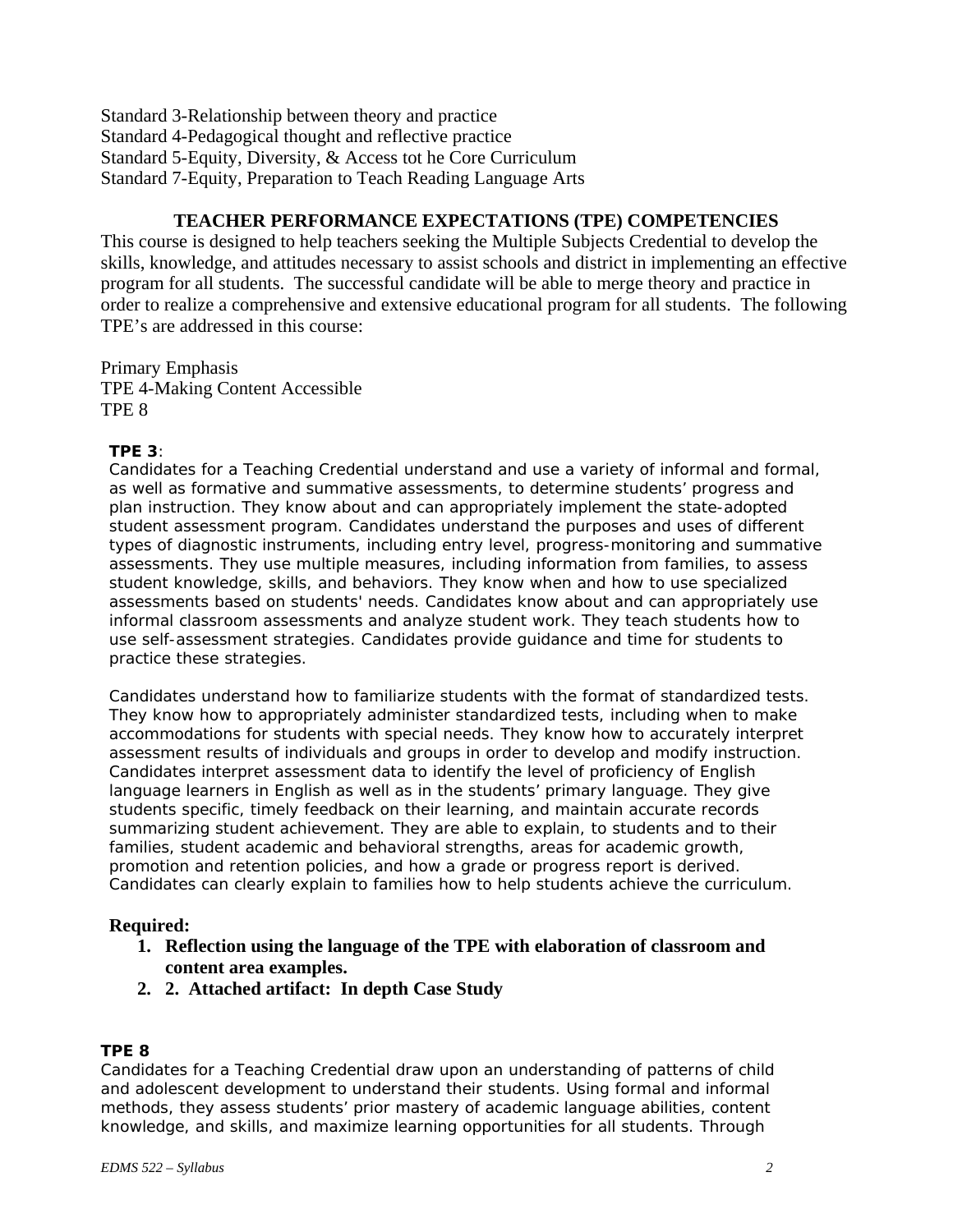interpersonal interactions, they learn about students' abilities, ideas, interests and aspirations. They encourage parents to become involved and support their efforts to improve student learning. They understand how multiple factors, including gender and health, can influence students' behavior, and understand the connections between students' health and their ability to learn. Based on assessment data, classroom observation, reflection and consultation, they identify students needing specialized instruction, including students whose physical disabilities, learning disabilities, or health status require instructional adaptations, and students who are gifted.

#### **Required:**

- **1. Reflection using the specific language of the TPE with elaboration of classroom and content learning examples.**
- **2. Attached artifact: Content area reading lesson plan with specific scaffolds for ELL's at levels 1,2,3,4,5, mainstreamed students and gifted students.**

 $\overline{\phantom{0}}$ 

### **OBJECTIVES**

# **KNOWLEDGE**

Teacher candidates will:

Understand the process of conducting an in depth reading and writing assessment through the use of classroom diagnostic techniques.

Understand how to expand on the knowledge gained in EDMS 521 about the process of assessment in the mini case study.

Understand how to provide ongoing support for students in reading and writing in the content areas.

Understand the process of writing and how to support students through interactive writing, shared writing, guided writing, and finally individual writing.

Extend the understanding of how to provide ongoing support for special education students and English language learners in reading and language arts.

Extend the understanding of and become familiar with current approaches to the teaching of reading

Understand the differences between assessments based on the performance of a norm reference group and assessments based on authentic classroom situations and work.

#### **SKILLS**

Teacher candidates will:

become sensitive observers of children's language using behaviors.

analyze children's reading and writing behavior as a basis for making instructional decisions translate the results of formal and informal assessment of children's reading and writing behaviors into instructional plans

develop the ability to select appropriate materials and instructional strategies to meet the individual needs of students

learn how to organize the classroom for teaching reading and writing to culturally and linguistically diverse populations.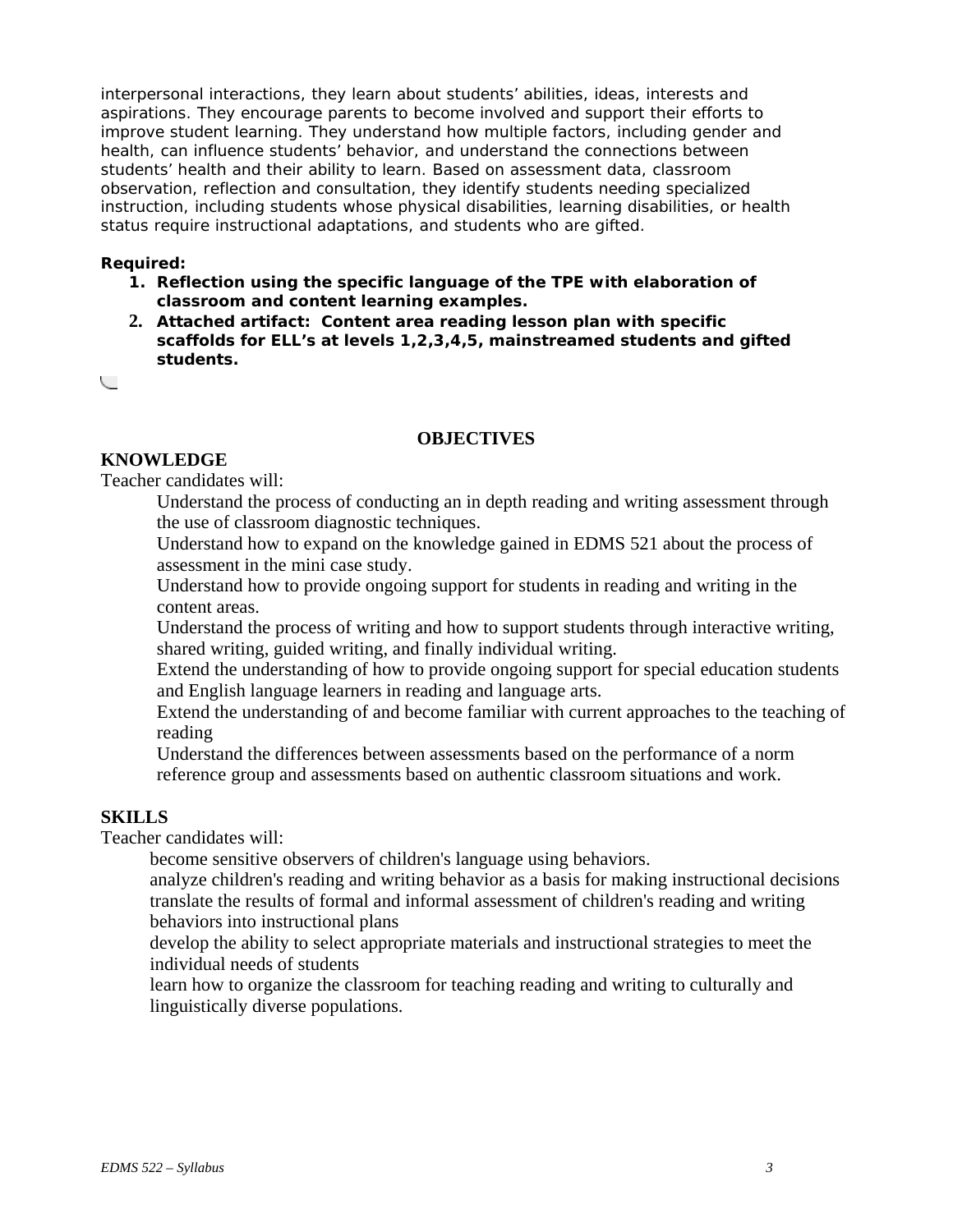# **ATTITUDES AND VALUES**

Teacher candidates will:

- develop an appreciation for the natural language abilities children possess for processing and producing print
- develop an appreciation for the need and value of integrating reading and writing into all areas of the curriculum
- affirm the importance of a rich environment for developing an effective language arts program.
- develop a sensitivity to and appreciation for culturally and linguistically diverse learners.
- develop a sensitivity to and appreciation for children with special learning needs
- develop an appreciation for the importance of reading and writing for their own personal and professional growth
- develop a respect for each student, his/her abilities and background and the student's right to instruction that meets his or her individual needs.

# **REQUIRED TEXTS:**

Moore, D.W., Cunningham, P. *Developing readers and writers in the content areas, K-12.*  Second Edition. Longman. (Required)

Johns, J. (2000). *Basic Reading Inventory: Pre-primer through grade twelve & early literacy assessments*. Dubuque, Iowa: Kendall-Hunt. (Required)

- *Reading Language Arts Framework for CA Public Schools*. CA Dept. of Ed. (Required) http://www.cde.ca.gov/standards/
- *English Language Development Standards*. CA Dept. of Ed. (Required) http://www.cde.ca.gov/statetests/celdt/index.html
- Tompkins, G.E. (2001). *Literacy for the 21<sup>st</sup> Century: A balanced approach*, 3rd Edition. Prentice Hall. (Required)

Zarrillo, J. J. (2002). *Ready for RICA: A test preparation guide for California's Reading Instruction Competence Assessment.* Merrill Prentice Hall. (Recommended)

*No Child Left Behind*. http://www.cde.ca.gov/pr/nclb/ (Required)

# **Course Requirements**

All students are expected to participate in class activities and demonstrate reflective learning. It is important that students are well prepared for course sessions by completing the readings and assignments scheduled before the class meeting. Unless otherwise negotiated with the instructor, all assignments are to be handed in on the due date. Assignments should be typed and doublespaced .

| • Attendance and participation      | 20 points |
|-------------------------------------|-----------|
| • RICA Resource Materials           | 20 points |
| • Taskstream                        | 20 points |
| • Case Study                        | 50 Points |
| • Content area writing lessons plan | 50 points |
|                                     |           |

 $Total = 160$  Points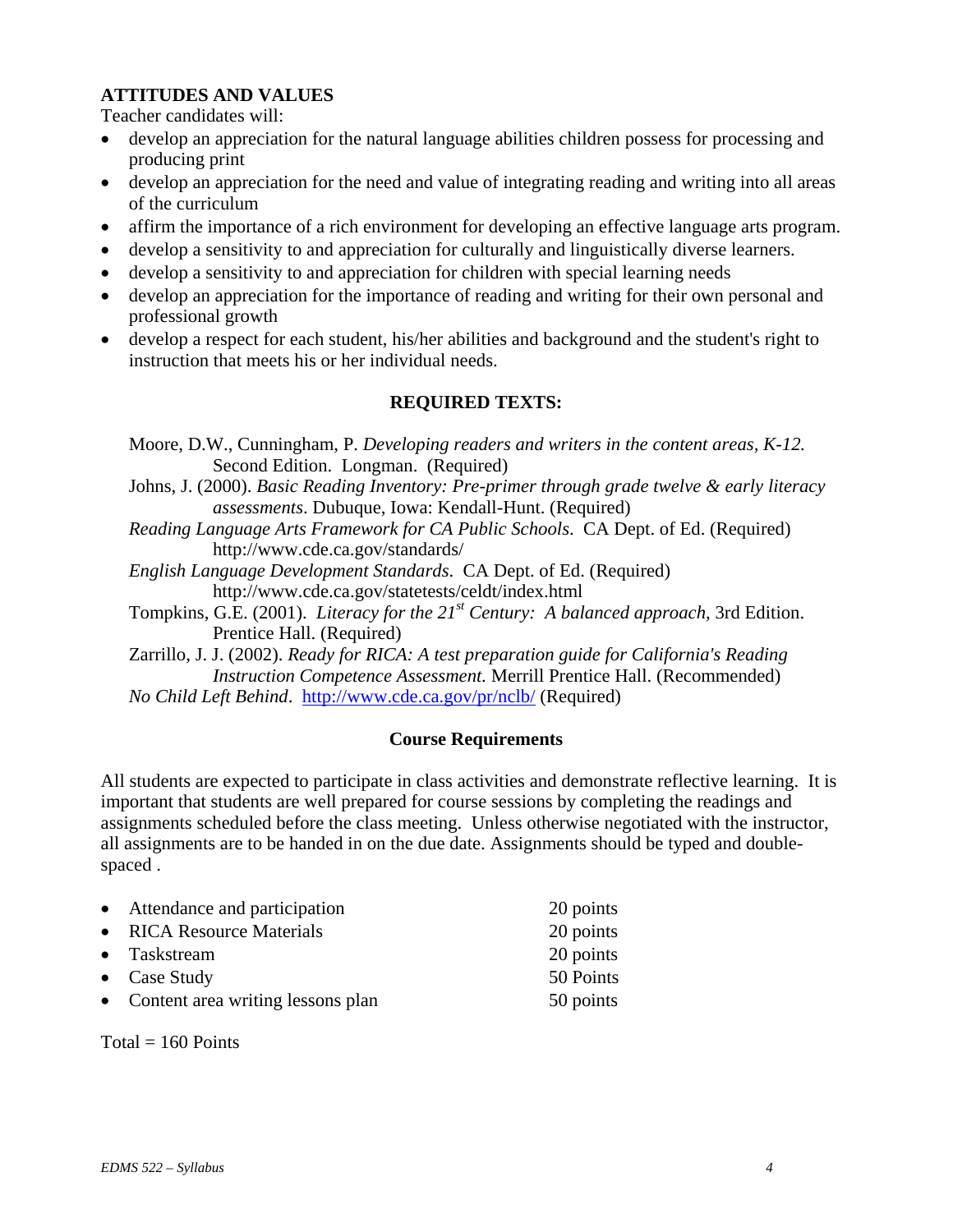## **Grading**

*Grades are based on the percentage of 160 points* 

- $A = 96-100$
- A- 90–95
- B+ 89-87
- B 86-83
- B- 80–82
- C+ 77-79
- $C = 73-76$
- C- 70-73

# **ASSIGNMENTS:**

# **Language Arts Resource Materials (Continued)**

Language arts resource materials include a continuation of the RICA study materials developed last semester. This semester we will work on the following content areas:

- 1. Content area 1 or the administration on assessments which is tied directly to your in depth case study that will be used as an artifact in Taskstream for TPE #3.
- 2. Reading and writing in the content areas which is also directly related to TPE #8 and the required attachment.
- 3. The integration of reading, writing and oral language. This content area is also related to the content area lesson plan. In other words, how will you use oral language, reading and writing in ways that scaffold learning of content for all students?
- 4. Vocabulary which is also related to content area reading and writing and the required lesson plan.
- 5. Response to literature that reinforces the work done with narrative the first semester.
- 6. Revisit to narrative comprehension.

There will be daily reviews of RICA content areas in class to support your work in these areas.

Note: Besides the course readings, Dr. Alice Quiocho's web site can also serve as a resource. The address is: http://www.csusm.edu/Quiocho. Click on "reading instruction portfolio." See the section on accommodations for ideas on ways to support second language learners as well as students with special needs. **Please do not download this website and include it in your materials. It is meant to be a resource, not submitted as a part of your materials.**

Note: See **www.ed.gov/free/** for additional free Educational Materials.

# **Content Area Reading and Writing Intervention Lesson Plan (Critical Assessment Task)**.

• You will write a reading and writing strategy intervention lesson plan partly *in class* that takes into account student needs based on informal assessments. You must include scaffolds for ELL students at levels 1,2,3,4,5 mainstreamed students and gifted students.

All lesson plans must start with assessments. Assessment information must be used to make informed decisions about instruction that specifically addresses the standards. Use the following informal assessments: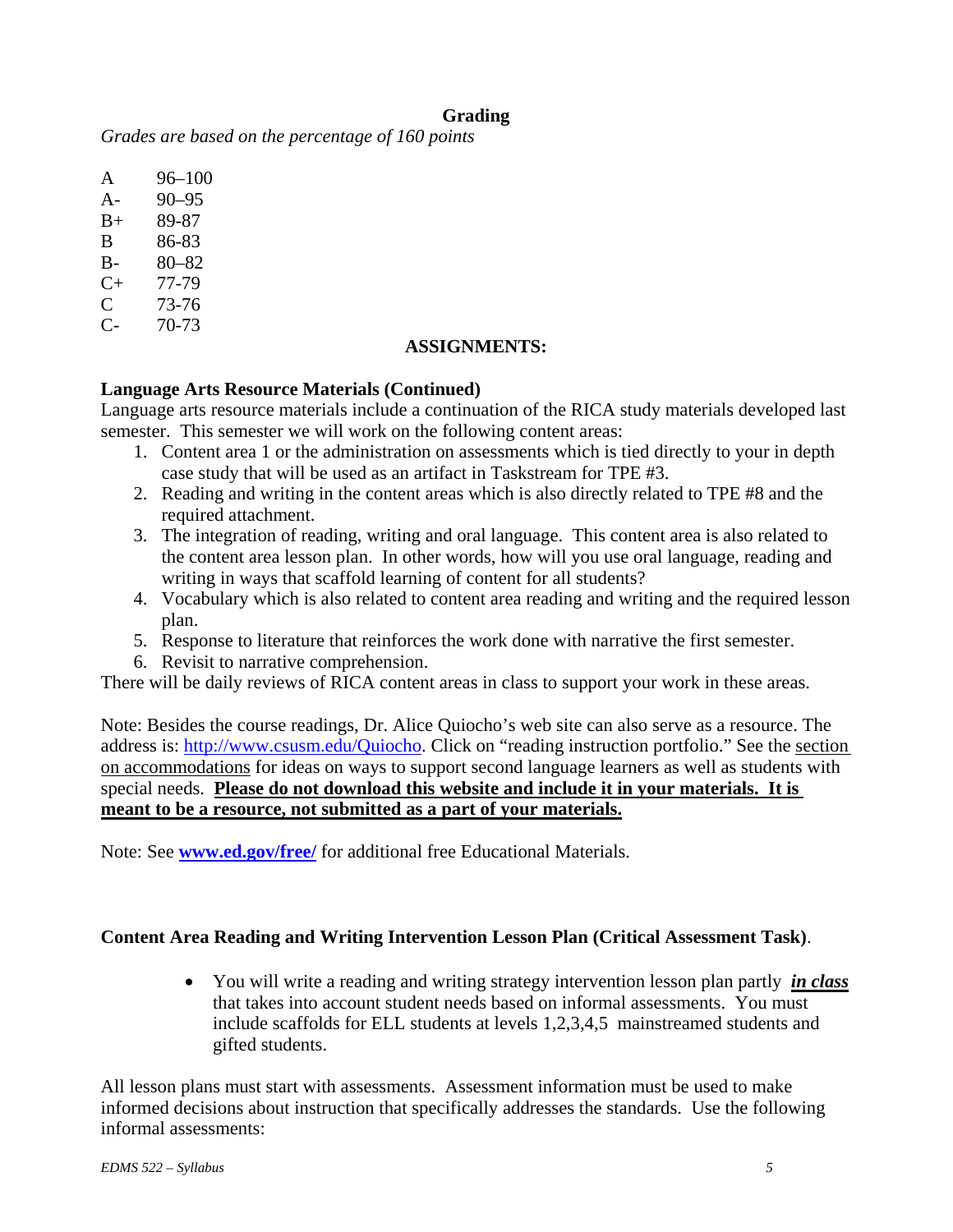- Checklist based on teacher observation and the expectations of the standards
- Anecdotal notes documenting actual student performance
- A rubric developed on expected performances, the ELD and ELA standards
- An interview about content area learning

Much of the intervention lesson planning work can be done in class workshop sessions, however, you will be responsible for submitting a clean, typed copy for review and grading. You may use your colleagues in class for brainstorming and feedback purposes. However, each student must submit an individual lesson plan that he or she has developed. Base this intervention plan on students in the grade in which you are student teaching. *Keep in mind when writing your lesson*:

- What is the purpose of your lesson?
- How does it relate to real reading and/or writing?
- What are your learning goals?
- What language development goals do you have planned for students?
- How are the objectives aligned with the ELD and CA Reading/Language Arts standards? Check the Reading/Language Arts framework and content standards.
- How will you present the lesson (instructional strategies, resource materials, time frame)?
- How will you group students for the lesson? Based on what criteria?
- How will you pre and post your students to check for understanding and determine who is to receive additional scaffolded instruction?
- What modifications will you provide for students who need additional help, specifically EL students and special needs students?

*Important*: Your lesson must address the needs of mainstream students, as well as make provisions for second language learners, struggling students, students with IEP's, and accelerated students. How will you decide on appropriate scaffolds for second language learners during the lesson? How will your lesson provide enrichment for accelerated students? How will you configure and reconfigure your groups within the classroom? Will you meet with students individually or in a small group while other students work independently?

## **Include ONE recommendation you would make to the student's parents to provide in-home assistance. Please consider the context of the home and the ability of the parents to help. There is at least ONE thing parents can do to help.**

**Case Study** In this assignment you will observe students reading, to listen to them read and make instructional decisions for interventions based on your observations and assessments. Requirements are listed below.

#### Intermediate Case Study Follow these steps to develop your case study (checklist attached):

## **1. Select an intermediate student (if possible) at your site who is experiencing difficulties with reading**. Explain the assessment project to your master teacher, and ask her/him to help you identify students – and don't shy away from second language learners or students with active IEP's. Discuss possible times for giving the assessments. You will probably need to meet with the student about 3 or 4 times. You will need to obtain written **parental permission** to work with this student.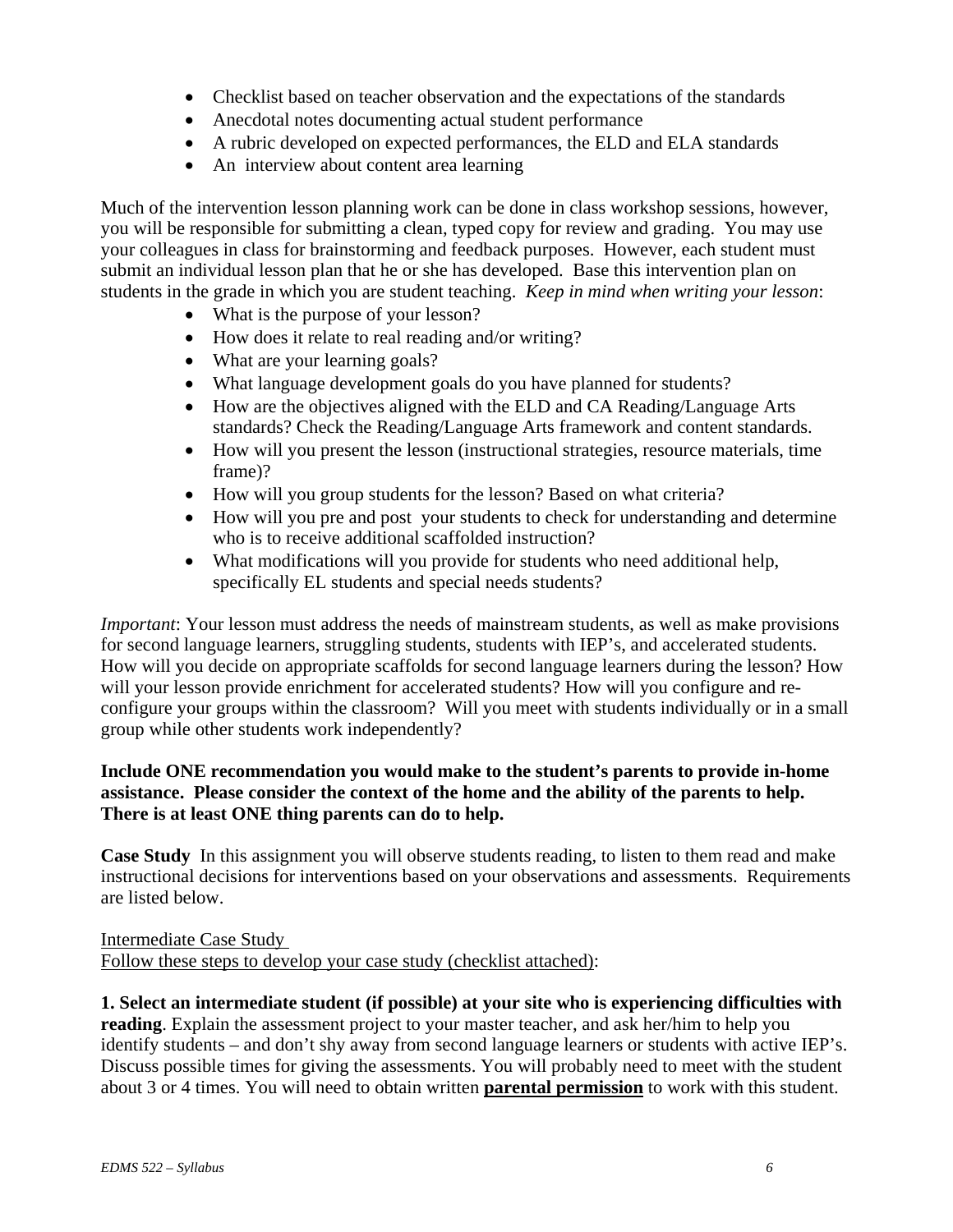**2. Observe the student** in the classroom and other school areas. Take **anecdotal notes** about the student's interests and participation. Write a one-page **overview** about your student (including his/her age, gender, grade level, interests, ethnic and linguistic background, etc). Include the **conditions** under which the assessment was administered.

**3.** Implement the following **Assessments:**

#### Assessment procedures

- **3.1 Use the Reading and Writing Interview with your student. Ask the questions. You may expand on the interview questions. Record the answers on tape. You will especially want to find out what kinds of things/topics the student is interested in so you can make some book recommendations. Write up the responses as part of your project.** 
	- **Note: In your analysis, you will want to draw some implications from the interview in relation to your observations and interactions with the student. How are the responses made by your student in the interview reflected in his/her writing, reading and miscues?**
- **3.2 Take Anecdotal records of your student's classroom participation/interactions in language arts activities. You may include anecdotal notes of your student's interactions outside the classroom.**
- **3.3 Informal Oral Language Assessment. Obtain an oral language sample of the student. Observe your student's interactions and conversations in the classroom and/or other school areas. Take anecdotal notes of his/her vocabulary; language skills conversational language/BICS and academic language/ CALP; listening skills (e.g., ability to take turns during the conversation, and respond appropriately to questions); organization and presentation of ideas. Tape record this.**
- **3.4 Writing Sample:** 
	- **a) Select a couple of writing samples from the student's classroom work. Also, ask your master teacher for a copy of the district's writing rubric that you can use to score the writing. Otherwise, develop your own rubric.**

**Note: You may use Tompkins, Johns, and/or CA Reading/Language arts standards as guidelines to organize and guide the development of a rubric and your analysis. Analyze the student's stage of spelling development - use Tompkins.** 

- **3.5 Word list (word recognition in isolation). Use Johns (narrative and expository). Start at 2 grade levels below your student's grade level placement.**
- 3.6 **Text reading level**:

 **Use your student's graded word list score to ascertain the level at which you will have your student begin to read the reading passage. You should start at two grade levels below the student's independent level on the word lists**. *Note that you will administering two types of passages – one narrative and one expository. Each passage has to be examined separately.*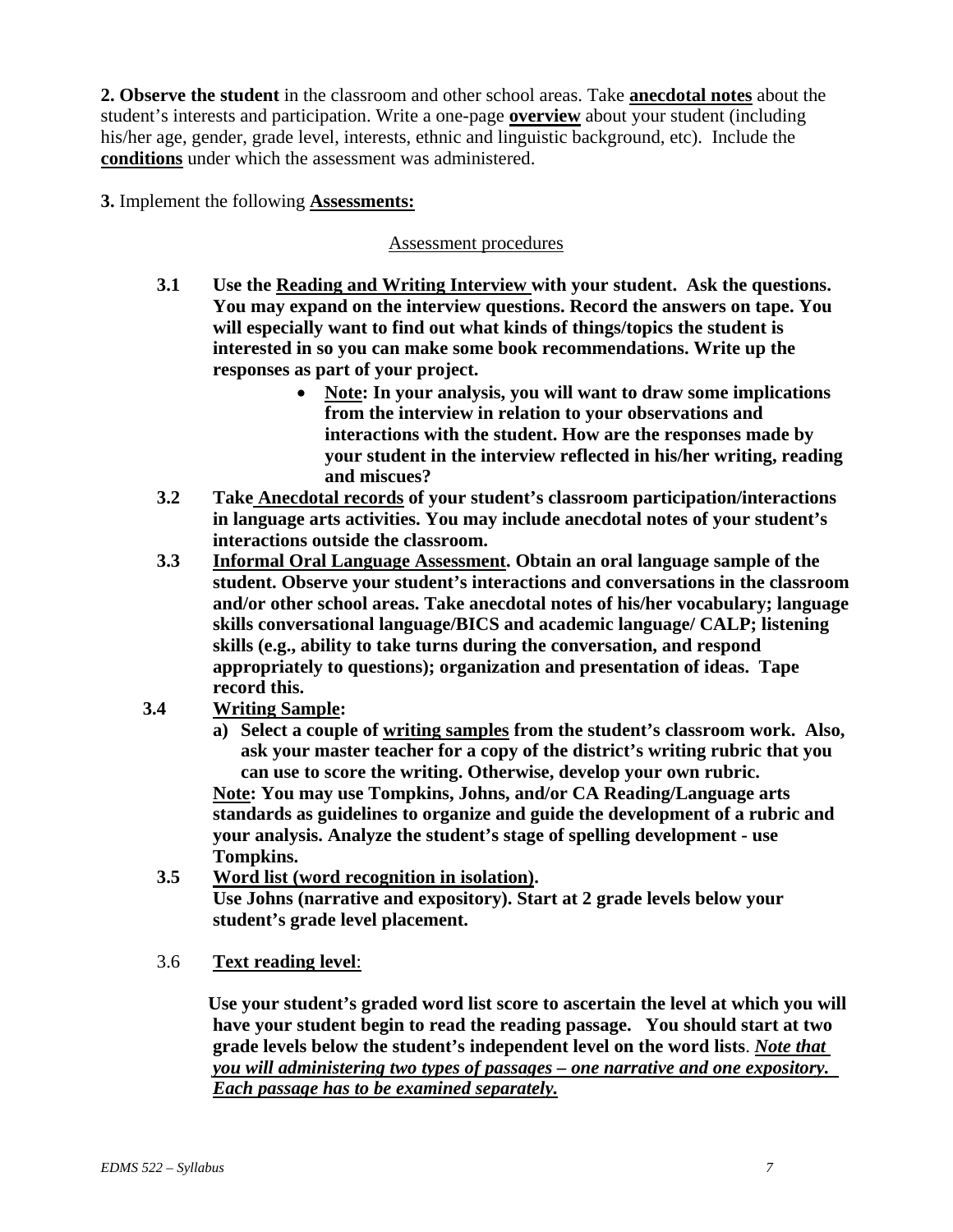(a) Oral Reading (word recognition in context/miscue analysis). Use Johns' narrative and expository passages. Audiotape the student's reading. Listen to the tape.

 Analyze the miscues made by your student using what you know about this student (use the miscue analysis handout - handed out in class, or Johns' form (p.361) to analyze the miscues made by the student). Look for trends and patterns. What cues did your student use to make meaning? What are the strengths of your student? Use the analysis sheets in the John's. You may transfer that information to the "case study grid" (attached) to record data about your student. Write your analysis in a clear manner. As you write your analysis, consider your original reading interview and consider how the answers given by the student during the interview connect to the miscues. Also consider the quality of the retelling and how you think that is related to the miscues.

- (b) Silent Reading. Use Johns' narrative and expository passages. Expository will be used only if your student is at or above grade 3 level.
- *(c)* Retelling and Reading Comprehension. **Before your student reads the John's narrative or expository passage, be sure to tell him/her that you will be asking him/her to retell the story**. Ask the comprehension questions as listed in *Johns.* Transcribe the retelling word for word, designating who is talking (T for teacher or you, and S for student). Use the criteria provided in the John's to analyze the student's retelling. *The student may not look back at the text to answer comprehension questions.*
- (d) Optional: Listening Level. *This is to be used when you find that data collected in the oral as well as the silent samples do not reveal consistent information.* Read a passage to the student (form C) and ask for a retelling as well as comprehension questions to determine the highest level of understanding the student has of material read to them.
	- Important: Use Johns' forms to analyze the student's independent, instructional and frustration levels (narrative and/or expository passages) for oral reading, silent reading, retelling and reading comprehension.
- 3. **Analysis:** For each assessment measure, summarize what you learned about your student's **strengths** (very important – **what s/he can do**) and **needs** (what s/he needs to work on). Reread the assessment procedures (k-1 or 2-6) for additional information and guidelines for the analysis process. Identify *patterns* that you may see across assessment results (for example, your student said in the interview that when s/he does not know the word, s/he sounds it out. Your running records and miscue analysis also show that the student's only decoding strategy is attempting to sound out new words). These patterns will help you identify an appropriate instructional plan.

# **USE THE CASE STUDY GRID TO ORGANIZE THE INFORMATION.**

### **5. Instructional Recommendations**:

Based on the information you have gathered about the student, discuss his or her strengths (very important - what can he or she do) and weaknesses (what does this student need to work on).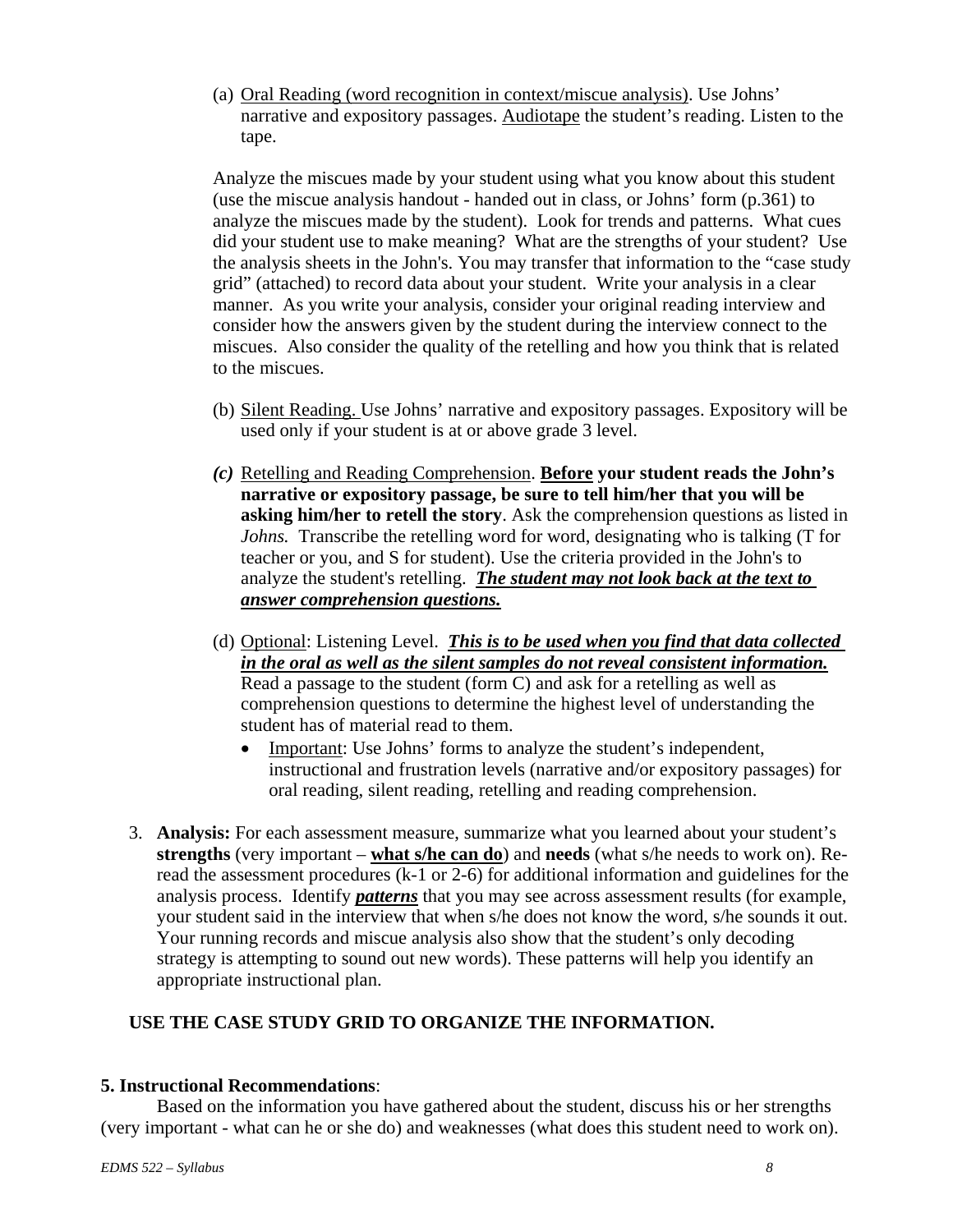Design an Instructional Plan for your student. You are the teacher. Knowing what you know about your student as a result of your assessments, what areas should an appropriate instructional plan focus on? Why? Refer to the standards in the Reading/Language Arts Framework for CA Public Schools for your child's grade level to guide you as you design the intervention plan. Make sure to:

- Identify areas of strength and need that an instructional plan should focus on  $-$  how a teacher builds on the student's strengths and address his/her needs. Select two areas in reading, and one area in writing and oral language.
- Provide specific instructional recommendations for each area (reading, writing and oral language). List one example of an appropriate strategy and/or activity for each identified area. Look for examples in the course readings. **FOR EACH INSTRUCTIONAL RECOMMENDATION, EXPLAIN WHY YOU SELECTED IT AND HOW IT IS GOING TO HELP YOUR STUDENT.**

You might also make recommendations for the student and parents: what can the student do on his or her own that is not dependent on the teacher. You may discuss your instructional plan with your master teacher, and if possible, implement parts of it.

**6. Reflection** (minimum of 1 page single-spaced).

What did you learn about assessment through the process of developing this project? What did you learn about children's reading, writing and oral language learning and development? What did you learn about developing an instructional plan and making instructional decisions? Did anything in the process surprise you? Based on your classroom observations of reading and writing as well as on what you learned in the assessment and instructional plan process, what would you do differently or try differently? What other scaffolds or strategies would you include? How would you use them? What other interventions would you try? What would your next steps in assessment be? Reflect on how the knowledge you have gained may help you as a-soon-to-be first year teacher.

## **\*\*PLEASE NOTE THAT ONCE AGAIN ALL DRAFTS OF WORK MUST BE COMPLETED ONLINE IN TEASKSTREAM. YOU WILL BE ABLE TO GIVE ME YOUR DEADLINES FOR EACH PART OF THE CASE STUDY AND THE READING AND WRITING INTERVENTION PLAN. FEEDBACK WILL BE TIMELY.**

### **Attendance Policy**

Due to the dynamic and interactive nature of EDMS 522, all students are expected to attend all classes and participate in all class activities. For every day of absence, students will lose 6 points**.**  Attendance will be taken during the first 5 minutes of class. Three tardies or "early exits" will be equivalent to one absence. **A passing grade will not be issued for students who do not attend 80% or more of the class sessions**. Should the student have extenuating circumstances, s/he should contact the instructor as soon as possible.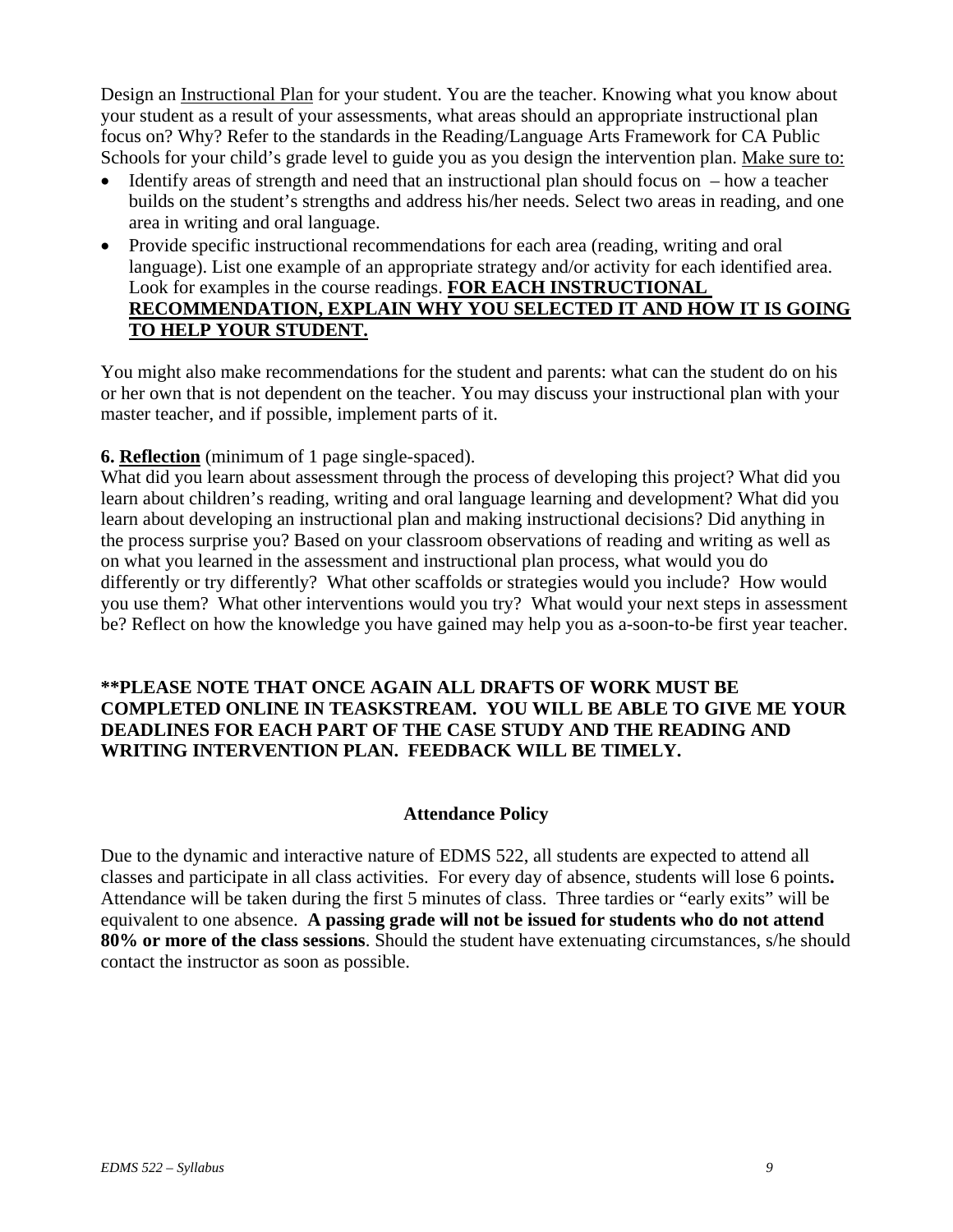## **Course Outline**

**(Timeline Subject to Change Based on Student Needs) Remember that your textbooks are resources and you should have them with you in class. We will go over section in the text that support what we are learning. Use the index as a guide to help you get all you information you need about the topic(s) for the class.** 

| <b>Date</b>     | <b>Topic</b>                             | <b>Assignment</b>                    |
|-----------------|------------------------------------------|--------------------------------------|
| Session 1: A.M. | Assessment                               |                                      |
|                 | RICA warm-up                             | Moore and Cunningham, Chapter 2      |
|                 | Connecting semester 1 with semester 2    |                                      |
| Session 1: P.M. | Assessment                               | John's Basic Reading Inventory       |
|                 | RICA warm-up                             | Moore and Cunningham, Chapter 5      |
|                 | Comprehension in the content areas       |                                      |
| Session 2: A.M. | Assessment                               | Tompkins, Chapters 8 & 9             |
|                 | RICA warm-up                             |                                      |
|                 | Content area reading and writing         |                                      |
| Session 2: P.M. | Assessment                               | Tompkins, Chapter 14                 |
|                 | RICA warm-up                             | Moore and Cunningham, Chapter 7      |
|                 | Content area reading and writing         |                                      |
| Session 3: A.M. | Assessment                               | Tompkins, Chapter 12                 |
|                 | RICA warm-up                             |                                      |
|                 | Writing workshop                         |                                      |
| Session 3: P.M. | Assessment                               |                                      |
|                 | RICA warm-up                             | Tompkins, Chapter 10                 |
|                 | Literary response and analysis           |                                      |
| Session 4: A.M. | Assessment                               |                                      |
|                 | RICA warm-up                             | Tompkins, Chapter 11                 |
|                 | Independent reading                      |                                      |
| Session 4: P.M. | Assessment                               |                                      |
|                 | RICA warm-up                             |                                      |
|                 | Integrating reading, writing, and oral   | Moore and Cunningham, Chapter 3      |
|                 | language                                 |                                      |
| Session 5: A.M. | Assessment                               |                                      |
|                 | RICA warm-up: apply to TPE 8             | Moore and Cunningham, Chapter 9      |
|                 | Grade level access for ELL's             |                                      |
|                 | Aligning materials                       |                                      |
| Session 5: P.M. | Assessment                               |                                      |
|                 | RICA warm up-                            | Moore and Cunningham, Chapter 4      |
|                 | Supporting grade level access in writing |                                      |
| Session 6: A.M. | Assessment                               | Lesson plans - in class support time |
|                 | RICA warm-up                             |                                      |
|                 | Focusing on specific genres of writing:  |                                      |
|                 | standards based topics modules           |                                      |
|                 | Developing rubrics                       |                                      |
| Session 6: P.M. | Assessment                               | Taskstream time                      |
|                 | RICA warm-up                             |                                      |
|                 | Academic oral language development       |                                      |
|                 | and its relationship to writing          |                                      |
| Session 7: A.M. | Assessment                               | Tompkins, Chapter 7                  |
|                 | RICA warm-up                             | Moore and Cunningham, Chapter 6      |
|                 | Vocabulary                               |                                      |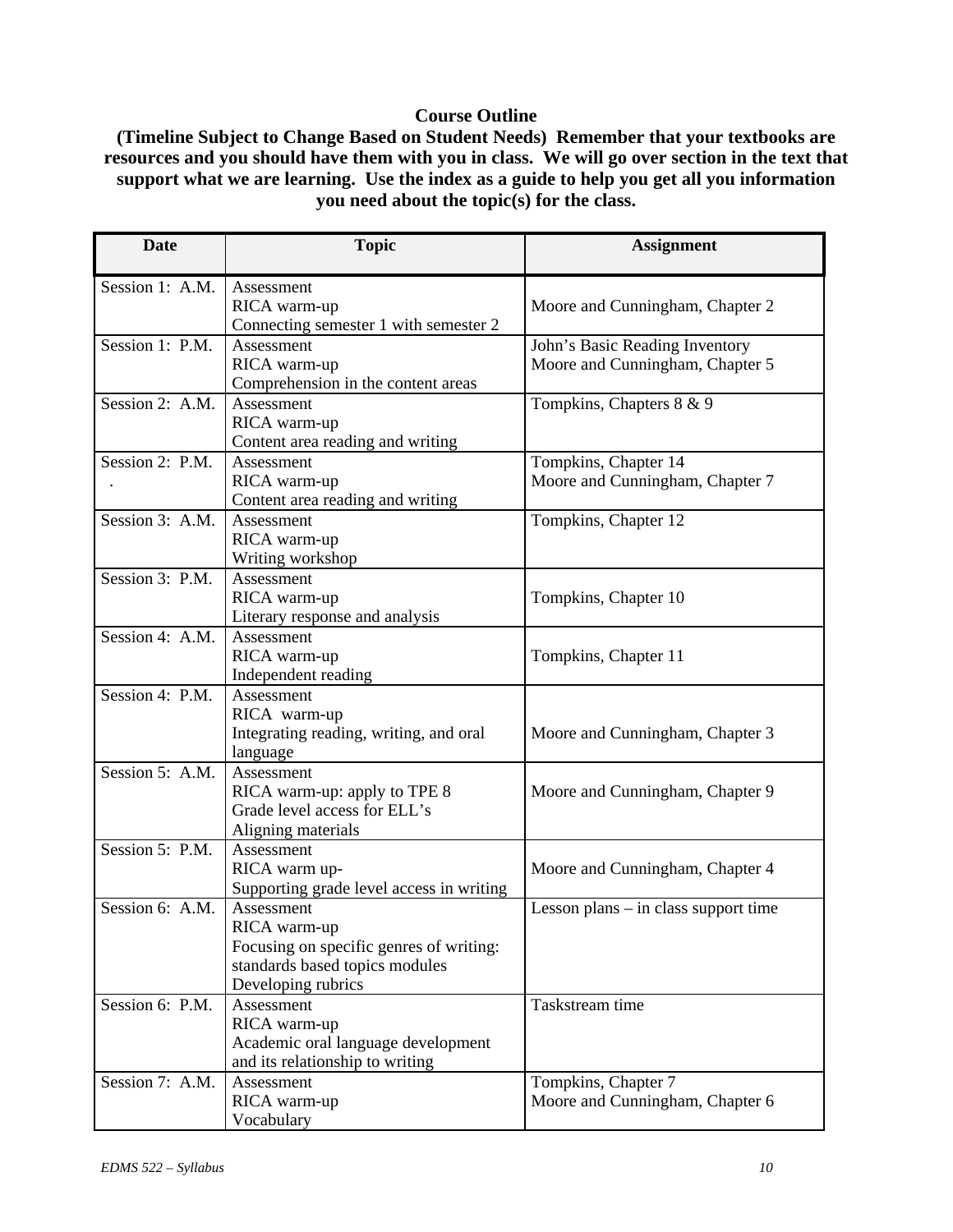| Session 7: P.M. | Assessment<br>RICA warm-up<br><b>Study Skills</b> | Moore and Cunningham Chapter 8 |
|-----------------|---------------------------------------------------|--------------------------------|
|                 | Session 8: A.M. TPE's $3 & 8$ must be completed   | Taskstream time                |
| Session 8: P.M. | Closure                                           |                                |